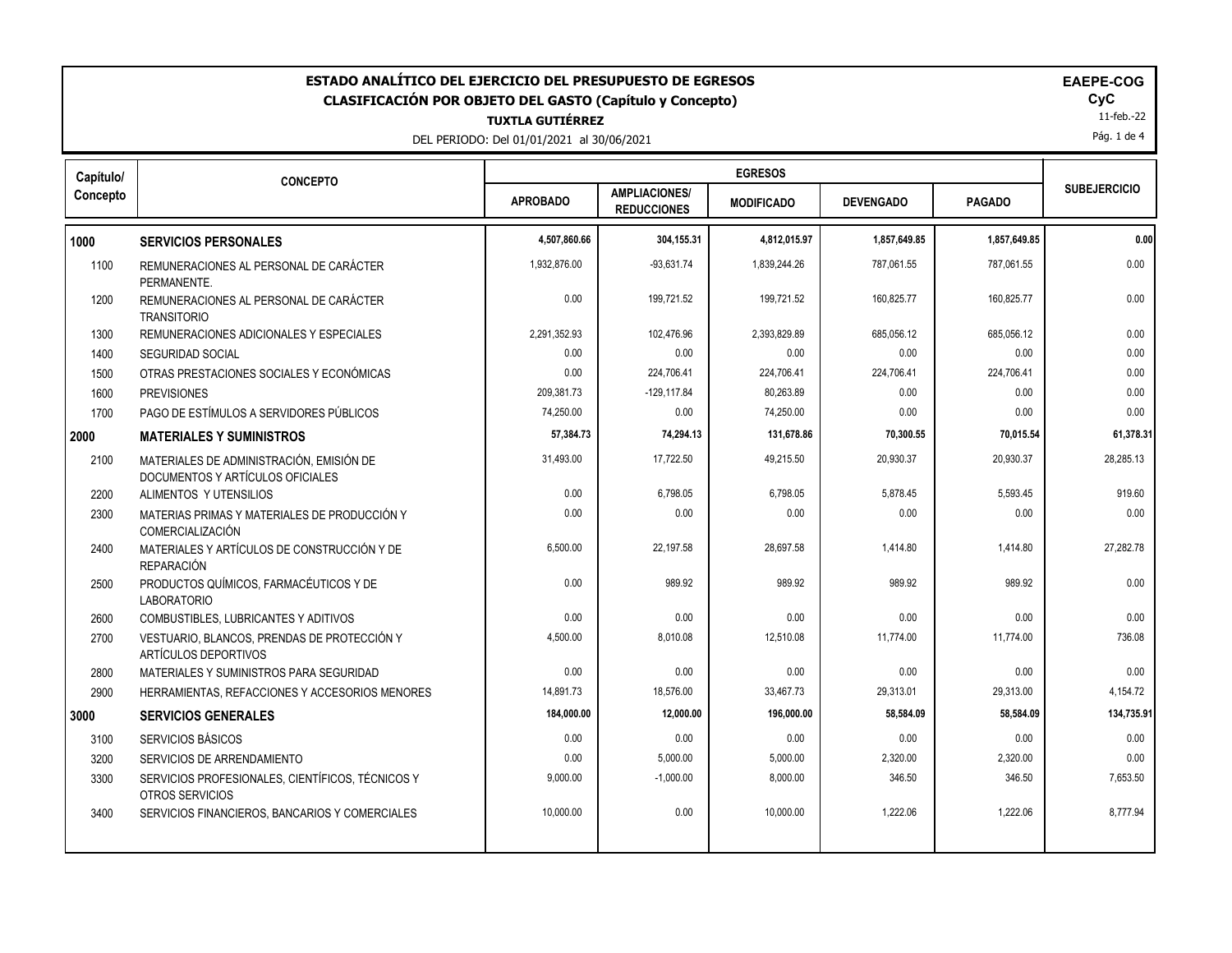| ESTADO ANALÍTICO DEL EJERCICIO DEL PRESUPUESTO DE EGRESOS<br><b>EAEPE-COG</b><br>CyC<br><b>CLASIFICACIÓN POR OBJETO DEL GASTO (Capítulo y Concepto)</b><br>11-feb.-22<br><b>TUXTLA GUTIÉRREZ</b><br>Pág. 2 de 4<br>DEL PERIODO: Del 01/01/2021 al 30/06/2021 |                                                                       |                 |                                            |                   |                  |               |                     |
|--------------------------------------------------------------------------------------------------------------------------------------------------------------------------------------------------------------------------------------------------------------|-----------------------------------------------------------------------|-----------------|--------------------------------------------|-------------------|------------------|---------------|---------------------|
| Capítulo/                                                                                                                                                                                                                                                    | <b>CONCEPTO</b>                                                       |                 |                                            | <b>EGRESOS</b>    |                  |               | <b>SUBEJERCICIO</b> |
| Concepto                                                                                                                                                                                                                                                     |                                                                       | <b>APROBADO</b> | <b>AMPLIACIONES/</b><br><b>REDUCCIONES</b> | <b>MODIFICADO</b> | <b>DEVENGADO</b> | <b>PAGADO</b> |                     |
| 3500                                                                                                                                                                                                                                                         | SERVICIOS DE INSTALACIÓN, REPARACIÓN,<br>MANTENIMIENTO Y CONSERVACIÓN | 45.000.00       | $-17,000.00$                               | 28,000.00         | 2.950.00         | 2.950.00      | 25,050.00           |
| 3600                                                                                                                                                                                                                                                         | SERVICIOS DE COMUNICACIÓN SOCIAL Y PUBLICIDAD                         | 5,000.00        | $-3,214.53$                                | 1,785.47          | 1,166.00         | 1,166.00      | 619.47              |
| 3700                                                                                                                                                                                                                                                         | SERVICIOS DE TRASLADO Y VIÁTICOS                                      | 5,000.00        | 2,214.53                                   | 7,214.53          | 3,784.53         | 3,784.53      | 3,430.00            |
| 3800                                                                                                                                                                                                                                                         | <b>SERVICIOS OFICIALES</b>                                            | 0.00            | 0.00                                       | 0.00              | 0.00             | 0.00          | 0.00                |
| 3900                                                                                                                                                                                                                                                         | OTROS SERVICIOS GENERALES                                             | 110,000.00      | 26,000.00                                  | 136,000.00        | 46,795.00        | 46,795.00     | 89,205.00           |
| 4000                                                                                                                                                                                                                                                         | TRANSFERENCIAS, ASIGNACIONES, SUBSIDIOS Y OTRAS AYI                   | 190,194.00      | 20,000.00                                  | 210,194.00        | 0.00             | 0.00          | 210,194.00          |
| 4100                                                                                                                                                                                                                                                         | TRANSFERENCIAS INTERNAS Y ASIGNACIONES AL SECTOR<br>PÚBLICO           | 0.00            | 0.00                                       | 0.00              | 0.00             | 0.00          | 0.00                |
| 4200                                                                                                                                                                                                                                                         | TRANSFERENCIAS AL RESTO DEL SECTOR PÚBLICO                            | 0.00            | 0.00                                       | 0.00              | 0.00             | 0.00          | 0.00                |
| 4300                                                                                                                                                                                                                                                         | SUBSIDIOS Y SUBVENCIONES                                              | 190,194.00      | 0.00                                       | 190,194.00        | 0.00             | 0.00          | 190,194.00          |
| 4400                                                                                                                                                                                                                                                         | <b>AYUDAS SOCIALES</b>                                                | 0.00            | 20,000.00                                  | 20,000.00         | 0.00             | 0.00          | 20,000.00           |
| 4500                                                                                                                                                                                                                                                         | PENSIONES Y JUBILACIONES                                              | 0.00            | 0.00                                       | 0.00              | 0.00             | 0.00          | 0.00                |
| 4600                                                                                                                                                                                                                                                         | TRANSFERENCIAS A FIDEICOMISOS, MANDATOS Y OTROS<br>ANÁLOGOS           | 0.00            | 0.00                                       | 0.00              | 0.00             | 0.00          | 0.00                |
| 4700                                                                                                                                                                                                                                                         | TRANSFERENCIAS A LA SEGURIDAD SOCIAL                                  | 0.00            | 0.00                                       | 0.00              | 0.00             | 0.00          | 0.00                |
| 4800                                                                                                                                                                                                                                                         | <b>DONATIVOS</b>                                                      | 0.00            | 0.00                                       | 0.00              | 0.00             | 0.00          | 0.00                |
| 4900                                                                                                                                                                                                                                                         | TRANSFERENCIAS AL EXTERIOR                                            | 0.00            | 0.00                                       | 0.00              | 0.00             | 0.00          | 0.00                |
| 5000                                                                                                                                                                                                                                                         | <b>BIENES MUEBLES, INMUEBLES E INTANGIBLES</b>                        | 60,560.61       | 200,000.00                                 | 260,560.61        | 146,997.07       | 146,997.07    | 113,563.54          |
| 5100                                                                                                                                                                                                                                                         | MOBILIARIO Y EQUIPO DE ADMINISTRACIÓN                                 | 55,560.61       | 200,000.00                                 | 255,560.61        | 146,997.07       | 146,997.07    | 108,563.54          |
| 5200                                                                                                                                                                                                                                                         | MOBILIARIO Y EQUIPO EDUCACIONAL Y RECREATIVO                          | 0.00            | 0.00                                       | 0.00              | 0.00             | 0.00          | 0.00                |
| 5300                                                                                                                                                                                                                                                         | EQUIPO E INSTRUMENTAL MÉDICO Y DE LABORATORIO                         | 0.00            | 0.00                                       | 0.00              | 0.00             | 0.00          | 0.00                |
| 5400                                                                                                                                                                                                                                                         | VEHÍCULOS Y EQUIPO DE TRANSPORTE                                      | 0.00            | 0.00                                       | 0.00              | 0.00             | 0.00          | 0.00                |
| 5500                                                                                                                                                                                                                                                         | EQUIPO DE DEFENSA Y SEGURIDAD                                         | 0.00            | 0.00                                       | 0.00              | 0.00             | 0.00          | 0.00                |
| 5600                                                                                                                                                                                                                                                         | MAQUINARIA, OTROS EQUIPOS Y HERRAMIENTAS                              | 5,000.00        | 0.00                                       | 5,000.00          | 0.00             | 0.00          | 5,000.00            |
| 5700                                                                                                                                                                                                                                                         | <b>ACTIVOS BIOLÓGICOS</b>                                             | 0.00            | 0.00                                       | 0.00              | 0.00             | 0.00          | 0.00                |
| 5800                                                                                                                                                                                                                                                         | <b>BIENES INMUEBLES</b>                                               | 0.00            | 0.00                                       | 0.00              | 0.00             | 0.00          | 0.00                |
| 5900                                                                                                                                                                                                                                                         | <b>ACTIVOS INTANGIBLES</b>                                            | 0.00            | 0.00                                       | 0.00              | 0.00             | 0.00          | 0.00                |
| 6000                                                                                                                                                                                                                                                         | <b>INVERSIÓN PÚBLICA</b>                                              | 0.00            | 0.00                                       | 0.00              | 0.00             | 0.00          | 0.00                |
| 6100                                                                                                                                                                                                                                                         | OBRA PÚBLICA EN BIENES DE DOMINIO PÚBLICO                             | 0.00            | 0.00                                       | 0.00              | 0.00             | 0.00          | 0.00                |
| 6200                                                                                                                                                                                                                                                         | OBRA PÚBLICA EN BIENES DE DOMINIO PROPIO                              | 0.00            | 0.00                                       | 0.00              | 0.00             | 0.00          | 0.00                |
|                                                                                                                                                                                                                                                              |                                                                       |                 |                                            |                   |                  |               |                     |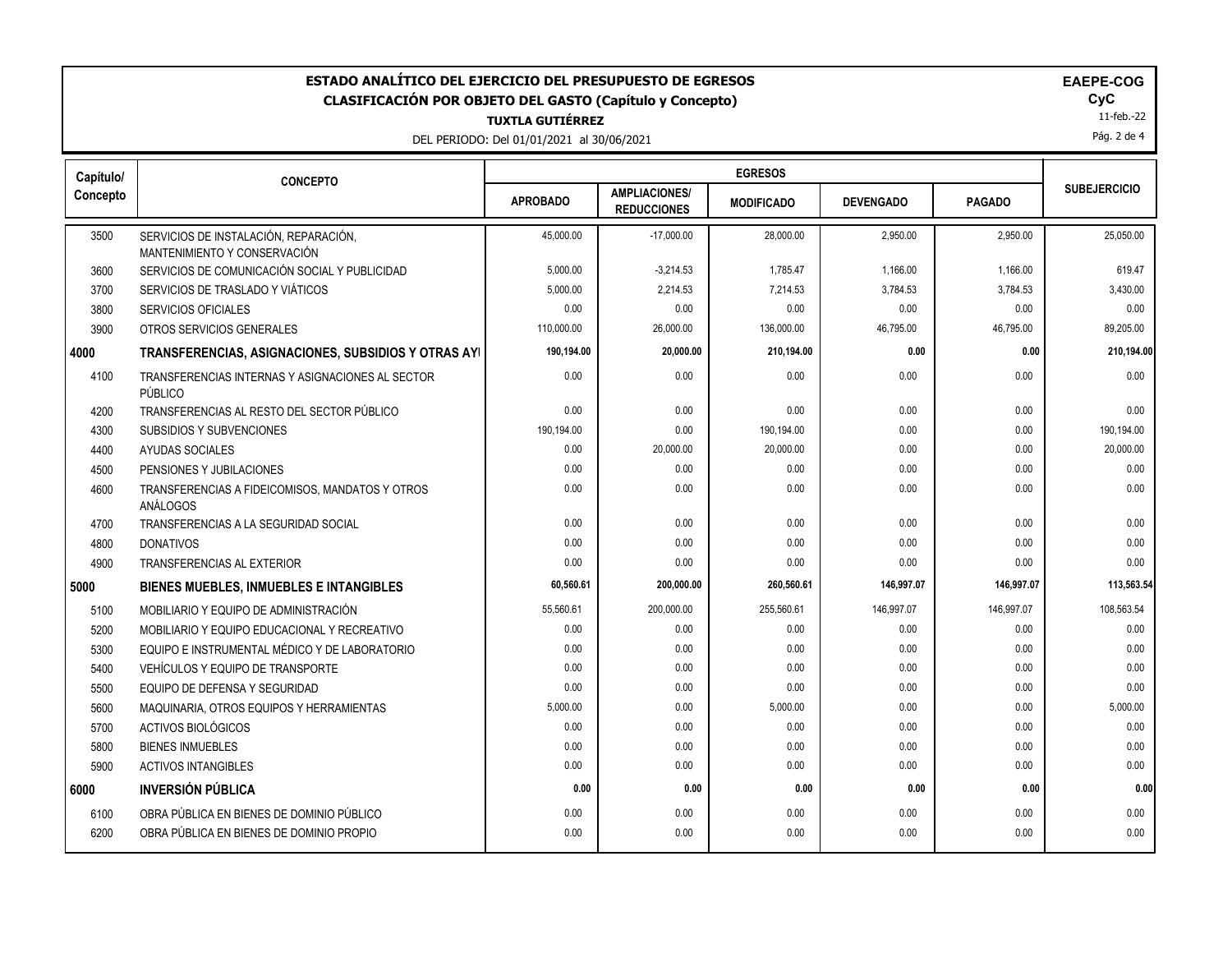| <b>EGRESOS</b><br>Capítulo/<br><b>CONCEPTO</b><br><b>SUBEJERCICIO</b><br><b>AMPLIACIONES/</b><br><b>APROBADO</b><br><b>PAGADO</b><br><b>DEVENGADO</b><br><b>MODIFICADO</b><br><b>REDUCCIONES</b><br>0.00<br>0.00<br>0.00<br>0.00<br>6300<br>PROYECTOS PRODUCTIVOS Y ACCIONES DE FOMENTO<br>0.00<br>0.00<br>0.00<br>0.00<br>0.00<br>0.00<br><b>INVERSIONES FINANCIERAS Y OTRAS PROVISIONES</b><br>0.00<br>0.00<br>0.00<br>0.00<br>0.00<br>7100<br>INVERSIONES PARA EL FOMENTO DE ACTIVIDADES<br><b>PRODUCTIVAS</b><br>0.00<br>7200<br>ACCIONES Y PARTICIPACIONES DE CAPITAL<br>0.00<br>0.00<br>0.00<br>0.00<br>0.00<br>COMPRA DE TÍTULOS Y VALORES<br>0.00<br>0.00<br>0.00<br>0.00<br>7300<br>CONCESIÓN DE PRÉSTAMOS<br>0.00<br>0.00<br>7400<br>0.00<br>0.00<br>0.00<br>0.00<br>0.00<br>0.00<br>0.00<br>0.00<br>7500<br>INVERSIONES EN FIDEICOMISOS, MANDATOS Y OTROS<br>ANÁLOGOS<br>0.00<br>0.00<br>0.00<br>OTRAS INVERSIONES FINANCIERAS<br>0.00<br>0.00<br>7600<br>0.00<br>0.00<br>0.00<br>0.00<br>0.00<br>7900<br>PROVISIONES PARA CONTINGENCIAS Y OTRAS<br>EROGACIONES ESPECIALES<br>0.00<br>0.00<br>0.00<br>0.00<br>0.00<br><b>PARTICIPACIONES Y APORTACIONES</b><br>0.00<br>0.00<br>0.00<br>0.00<br><b>PARTICIPACIONES</b><br>0.00<br>8100<br>8300<br><b>APORTACIONES</b><br>0.00<br>0.00<br>0.00<br>0.00<br>0.00<br>0.00<br>0.00<br>0.00<br>0.00<br>0.00<br>8500<br><b>CONVENIOS</b><br>0.00<br>0.00<br>0.00<br>0.00<br><b>DEUDA PÚBLICA</b><br>0.00<br>0.00<br>0.00<br>AMORTIZACIÓN DE LA DEUDA PÚBLICA<br>0.00<br>0.00<br>0.00<br>9100<br>0.00<br>9200<br>INTERESES DE LA DEUDA PÚBLICA<br>0.00<br>0.00<br>0.00<br>0.00<br>0.00<br>0.00<br>0.00<br>0.00<br>0.00<br>9300<br>COMISIONES DE LA DEUDA PÚBLICA<br>0.00<br>0.00<br>GASTOS DE LA DEUDA PÚBLICA<br>0.00<br>0.00<br>0.00<br>9400<br>9500<br>COSTO POR COBERTURAS<br>0.00<br>0.00<br>0.00<br>0.00<br>0.00<br>0.00<br>0.00<br>0.00<br>0.00<br>0.00<br>9600<br>APOYOS FINANCIEROS<br>0.00<br>0.00<br>0.00<br>0.00<br>0.00<br>9900<br>ADEUDOS DE EJERCICIOS FISCALES ANTERIORES<br>(ADEFAS) | ESTADO ANALÍTICO DEL EJERCICIO DEL PRESUPUESTO DE EGRESOS<br>EAEPE-COG<br>CyC<br><b>CLASIFICACIÓN POR OBJETO DEL GASTO (Capítulo y Concepto)</b><br>11-feb.-22<br><b>TUXTLA GUTIÉRREZ</b><br>Pág. 3 de 4<br>DEL PERIODO: Del 01/01/2021 al 30/06/2021 |  |  |  |  |  |  |          |
|---------------------------------------------------------------------------------------------------------------------------------------------------------------------------------------------------------------------------------------------------------------------------------------------------------------------------------------------------------------------------------------------------------------------------------------------------------------------------------------------------------------------------------------------------------------------------------------------------------------------------------------------------------------------------------------------------------------------------------------------------------------------------------------------------------------------------------------------------------------------------------------------------------------------------------------------------------------------------------------------------------------------------------------------------------------------------------------------------------------------------------------------------------------------------------------------------------------------------------------------------------------------------------------------------------------------------------------------------------------------------------------------------------------------------------------------------------------------------------------------------------------------------------------------------------------------------------------------------------------------------------------------------------------------------------------------------------------------------------------------------------------------------------------------------------------------------------------------------------------------------------------------------------------------------------------------------------------------------------------------------------------------------------------------------------|-------------------------------------------------------------------------------------------------------------------------------------------------------------------------------------------------------------------------------------------------------|--|--|--|--|--|--|----------|
|                                                                                                                                                                                                                                                                                                                                                                                                                                                                                                                                                                                                                                                                                                                                                                                                                                                                                                                                                                                                                                                                                                                                                                                                                                                                                                                                                                                                                                                                                                                                                                                                                                                                                                                                                                                                                                                                                                                                                                                                                                                         |                                                                                                                                                                                                                                                       |  |  |  |  |  |  |          |
|                                                                                                                                                                                                                                                                                                                                                                                                                                                                                                                                                                                                                                                                                                                                                                                                                                                                                                                                                                                                                                                                                                                                                                                                                                                                                                                                                                                                                                                                                                                                                                                                                                                                                                                                                                                                                                                                                                                                                                                                                                                         | Concepto                                                                                                                                                                                                                                              |  |  |  |  |  |  |          |
|                                                                                                                                                                                                                                                                                                                                                                                                                                                                                                                                                                                                                                                                                                                                                                                                                                                                                                                                                                                                                                                                                                                                                                                                                                                                                                                                                                                                                                                                                                                                                                                                                                                                                                                                                                                                                                                                                                                                                                                                                                                         |                                                                                                                                                                                                                                                       |  |  |  |  |  |  | 0.00     |
|                                                                                                                                                                                                                                                                                                                                                                                                                                                                                                                                                                                                                                                                                                                                                                                                                                                                                                                                                                                                                                                                                                                                                                                                                                                                                                                                                                                                                                                                                                                                                                                                                                                                                                                                                                                                                                                                                                                                                                                                                                                         | 7000                                                                                                                                                                                                                                                  |  |  |  |  |  |  | 0.00     |
|                                                                                                                                                                                                                                                                                                                                                                                                                                                                                                                                                                                                                                                                                                                                                                                                                                                                                                                                                                                                                                                                                                                                                                                                                                                                                                                                                                                                                                                                                                                                                                                                                                                                                                                                                                                                                                                                                                                                                                                                                                                         |                                                                                                                                                                                                                                                       |  |  |  |  |  |  | 0.00     |
|                                                                                                                                                                                                                                                                                                                                                                                                                                                                                                                                                                                                                                                                                                                                                                                                                                                                                                                                                                                                                                                                                                                                                                                                                                                                                                                                                                                                                                                                                                                                                                                                                                                                                                                                                                                                                                                                                                                                                                                                                                                         |                                                                                                                                                                                                                                                       |  |  |  |  |  |  | 0.00     |
|                                                                                                                                                                                                                                                                                                                                                                                                                                                                                                                                                                                                                                                                                                                                                                                                                                                                                                                                                                                                                                                                                                                                                                                                                                                                                                                                                                                                                                                                                                                                                                                                                                                                                                                                                                                                                                                                                                                                                                                                                                                         |                                                                                                                                                                                                                                                       |  |  |  |  |  |  | 0.00     |
|                                                                                                                                                                                                                                                                                                                                                                                                                                                                                                                                                                                                                                                                                                                                                                                                                                                                                                                                                                                                                                                                                                                                                                                                                                                                                                                                                                                                                                                                                                                                                                                                                                                                                                                                                                                                                                                                                                                                                                                                                                                         |                                                                                                                                                                                                                                                       |  |  |  |  |  |  | $0.00\,$ |
|                                                                                                                                                                                                                                                                                                                                                                                                                                                                                                                                                                                                                                                                                                                                                                                                                                                                                                                                                                                                                                                                                                                                                                                                                                                                                                                                                                                                                                                                                                                                                                                                                                                                                                                                                                                                                                                                                                                                                                                                                                                         |                                                                                                                                                                                                                                                       |  |  |  |  |  |  | 0.00     |
|                                                                                                                                                                                                                                                                                                                                                                                                                                                                                                                                                                                                                                                                                                                                                                                                                                                                                                                                                                                                                                                                                                                                                                                                                                                                                                                                                                                                                                                                                                                                                                                                                                                                                                                                                                                                                                                                                                                                                                                                                                                         |                                                                                                                                                                                                                                                       |  |  |  |  |  |  | 0.00     |
|                                                                                                                                                                                                                                                                                                                                                                                                                                                                                                                                                                                                                                                                                                                                                                                                                                                                                                                                                                                                                                                                                                                                                                                                                                                                                                                                                                                                                                                                                                                                                                                                                                                                                                                                                                                                                                                                                                                                                                                                                                                         |                                                                                                                                                                                                                                                       |  |  |  |  |  |  | 0.00     |
|                                                                                                                                                                                                                                                                                                                                                                                                                                                                                                                                                                                                                                                                                                                                                                                                                                                                                                                                                                                                                                                                                                                                                                                                                                                                                                                                                                                                                                                                                                                                                                                                                                                                                                                                                                                                                                                                                                                                                                                                                                                         | 8000                                                                                                                                                                                                                                                  |  |  |  |  |  |  | 0.00     |
|                                                                                                                                                                                                                                                                                                                                                                                                                                                                                                                                                                                                                                                                                                                                                                                                                                                                                                                                                                                                                                                                                                                                                                                                                                                                                                                                                                                                                                                                                                                                                                                                                                                                                                                                                                                                                                                                                                                                                                                                                                                         |                                                                                                                                                                                                                                                       |  |  |  |  |  |  | 0.00     |
|                                                                                                                                                                                                                                                                                                                                                                                                                                                                                                                                                                                                                                                                                                                                                                                                                                                                                                                                                                                                                                                                                                                                                                                                                                                                                                                                                                                                                                                                                                                                                                                                                                                                                                                                                                                                                                                                                                                                                                                                                                                         |                                                                                                                                                                                                                                                       |  |  |  |  |  |  | 0.00     |
|                                                                                                                                                                                                                                                                                                                                                                                                                                                                                                                                                                                                                                                                                                                                                                                                                                                                                                                                                                                                                                                                                                                                                                                                                                                                                                                                                                                                                                                                                                                                                                                                                                                                                                                                                                                                                                                                                                                                                                                                                                                         |                                                                                                                                                                                                                                                       |  |  |  |  |  |  | 0.00     |
|                                                                                                                                                                                                                                                                                                                                                                                                                                                                                                                                                                                                                                                                                                                                                                                                                                                                                                                                                                                                                                                                                                                                                                                                                                                                                                                                                                                                                                                                                                                                                                                                                                                                                                                                                                                                                                                                                                                                                                                                                                                         | 9000                                                                                                                                                                                                                                                  |  |  |  |  |  |  | 0.00     |
|                                                                                                                                                                                                                                                                                                                                                                                                                                                                                                                                                                                                                                                                                                                                                                                                                                                                                                                                                                                                                                                                                                                                                                                                                                                                                                                                                                                                                                                                                                                                                                                                                                                                                                                                                                                                                                                                                                                                                                                                                                                         |                                                                                                                                                                                                                                                       |  |  |  |  |  |  | 0.00     |
|                                                                                                                                                                                                                                                                                                                                                                                                                                                                                                                                                                                                                                                                                                                                                                                                                                                                                                                                                                                                                                                                                                                                                                                                                                                                                                                                                                                                                                                                                                                                                                                                                                                                                                                                                                                                                                                                                                                                                                                                                                                         |                                                                                                                                                                                                                                                       |  |  |  |  |  |  | 0.00     |
|                                                                                                                                                                                                                                                                                                                                                                                                                                                                                                                                                                                                                                                                                                                                                                                                                                                                                                                                                                                                                                                                                                                                                                                                                                                                                                                                                                                                                                                                                                                                                                                                                                                                                                                                                                                                                                                                                                                                                                                                                                                         |                                                                                                                                                                                                                                                       |  |  |  |  |  |  | 0.00     |
|                                                                                                                                                                                                                                                                                                                                                                                                                                                                                                                                                                                                                                                                                                                                                                                                                                                                                                                                                                                                                                                                                                                                                                                                                                                                                                                                                                                                                                                                                                                                                                                                                                                                                                                                                                                                                                                                                                                                                                                                                                                         |                                                                                                                                                                                                                                                       |  |  |  |  |  |  | 0.00     |
|                                                                                                                                                                                                                                                                                                                                                                                                                                                                                                                                                                                                                                                                                                                                                                                                                                                                                                                                                                                                                                                                                                                                                                                                                                                                                                                                                                                                                                                                                                                                                                                                                                                                                                                                                                                                                                                                                                                                                                                                                                                         |                                                                                                                                                                                                                                                       |  |  |  |  |  |  | 0.00     |
|                                                                                                                                                                                                                                                                                                                                                                                                                                                                                                                                                                                                                                                                                                                                                                                                                                                                                                                                                                                                                                                                                                                                                                                                                                                                                                                                                                                                                                                                                                                                                                                                                                                                                                                                                                                                                                                                                                                                                                                                                                                         |                                                                                                                                                                                                                                                       |  |  |  |  |  |  | 0.00     |
|                                                                                                                                                                                                                                                                                                                                                                                                                                                                                                                                                                                                                                                                                                                                                                                                                                                                                                                                                                                                                                                                                                                                                                                                                                                                                                                                                                                                                                                                                                                                                                                                                                                                                                                                                                                                                                                                                                                                                                                                                                                         |                                                                                                                                                                                                                                                       |  |  |  |  |  |  | 0.00     |